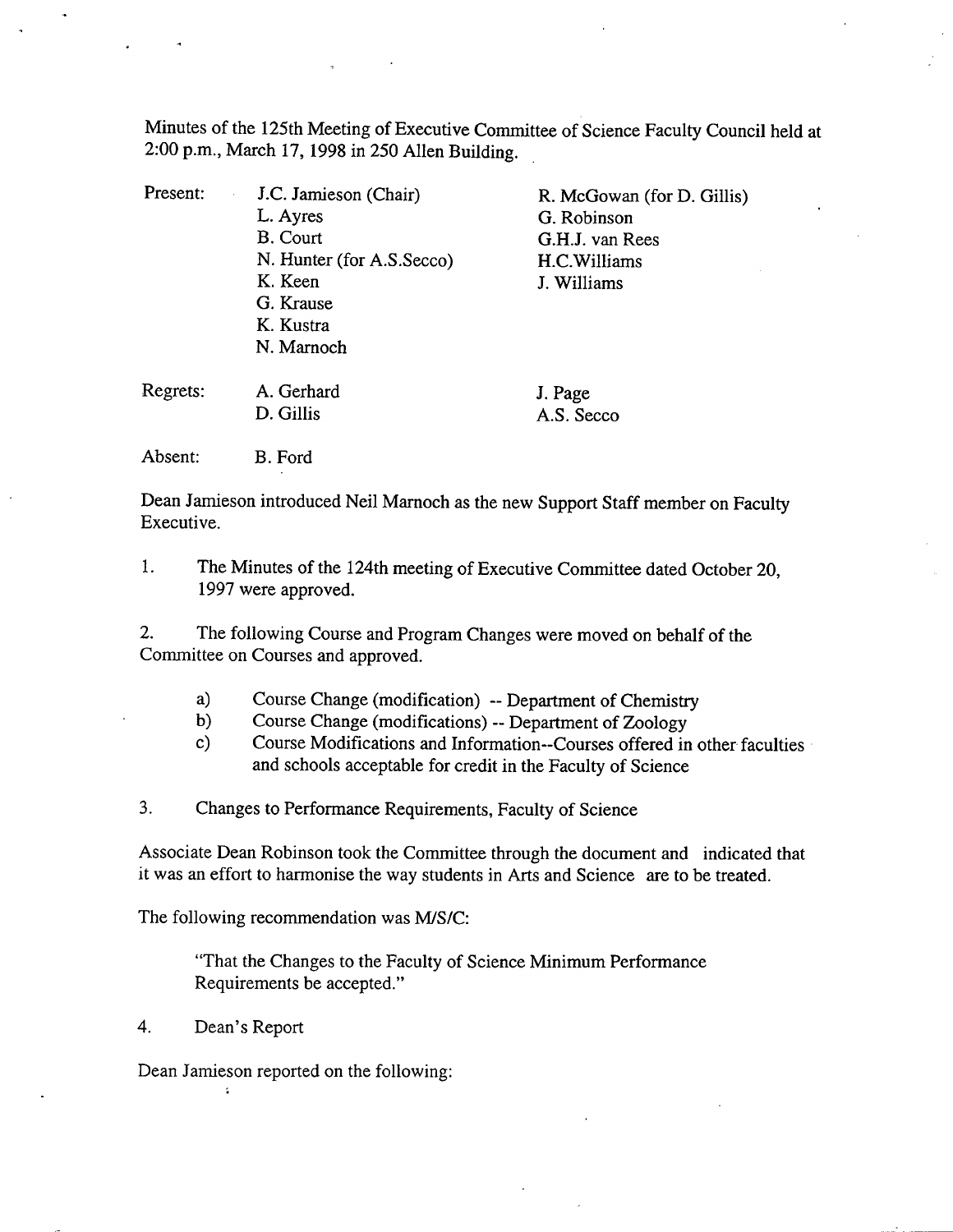a) The Dean is preparing a "Green Paper" which will address two documents--the Task Force Report and the Faculty of Science Employment Systems Review Report. He stated that the "paper" will be his attempt to harmonise both documents, including all items that are relevant to Science and adding other items to be considered. The Dean stated that he planned to have the document finished by mid April.

b) The Dean has written to the President with regard to the Task Force Report and the special items directed to Science.

The Environmental Science Program (ESP) Advisory Committee will be meeting to discuss the review of the ESP and to propose to the Vice-President on how the review should be conducted. It is intended to bring in two external reviewers.

The Dean has had discussions with the Biology Heads to put together a proposal to the President.

The Amalgamation Committee of the Mathematics Departments are meeting; Associate Dean Williams is a resource person on the committee and its work is almost completed. There is a Headship Search underway.

f) The budget will likely translate into approximately  $-3\%$  for the faculty; which would be around \$500K. Retirements are not generating huge amounts as most are January retirements.

The Task Force will be handled in Senate as a planning document with little debate.

*5.* Prioritisation for the Faculty Research Efforts

Dean Williams reported that a result of the CFI competition is that Central Administration wants a description of our research priorities. Dean Williams indicated that he had created a document to be used for the CFI competition. He also stated that one of the problems in Science is that we are very decentralised particularly in our research effort which, unfortunately, could serve us negatively in this effort; it is time to prioritise the effort in the Faculty. Each department seems to establish its own priorities; we want to have some means to get a grip on the research effort in departments. We should have a document that says what we are doing. Regarding money; you should rethink how you want to spend your research dollars.

Dean Williams requested that Faculty Executive think about this problem and provide him with their input. With input he will try to create a paper and present it during the Retreat for further consideration. He stated that he will be requesting input from Department Heads.

Dean Williams mentioned that, in the staffing plan, the only way used to count research effort is by counting graduate students.

2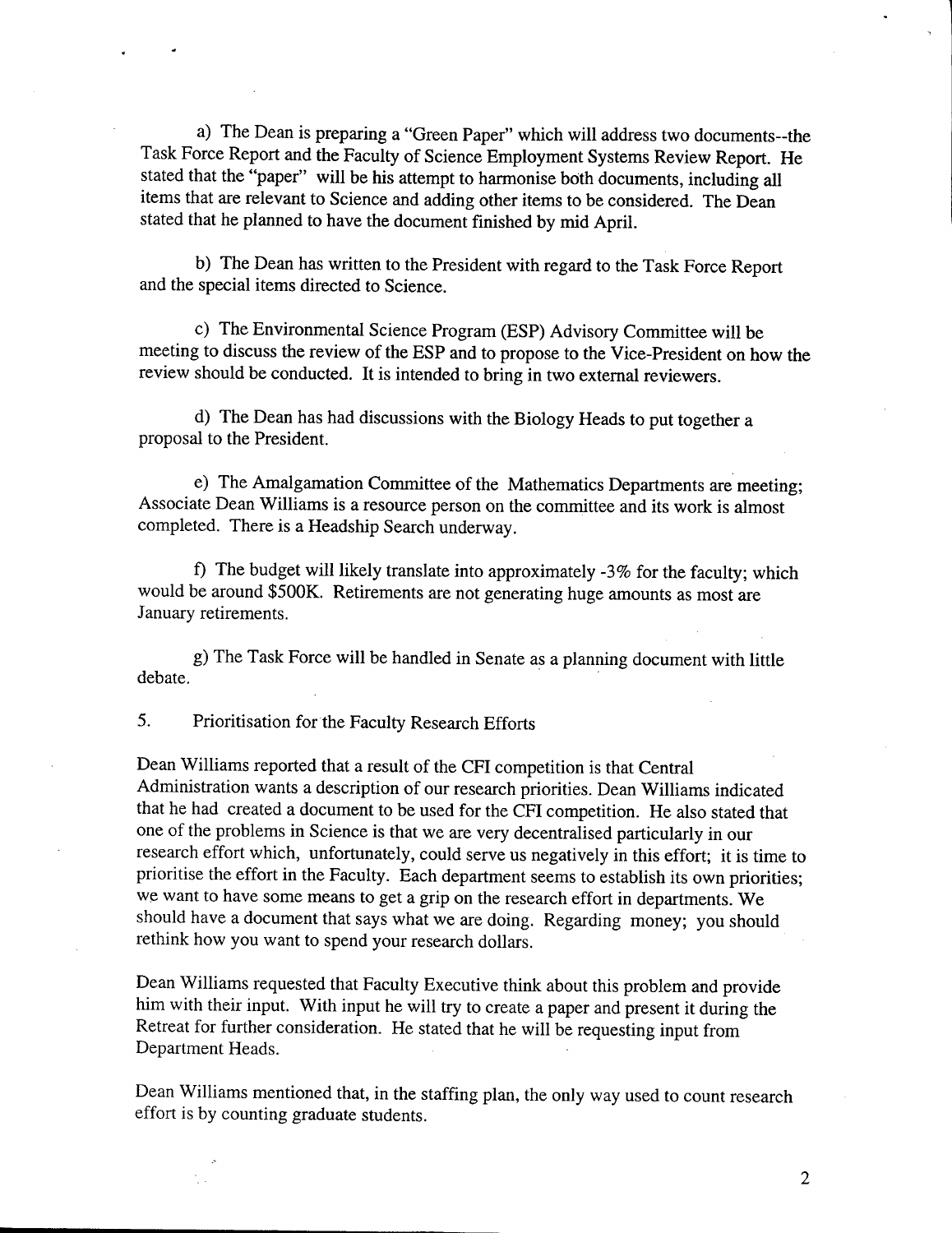Y2K (year two thousand) problem: Dean Williams mentioned that he has asked each department for a name of a liaison person. Central wants an evaluation of all equipment for testing to be done. Dean Williams stated that he wanted to make sure Faculty Executive was aware of the problems. He indicated that anything that does date processing must be looked at; i.e. fax machines.

Two CFI applications were successful in first round; they will go through another internal committee again and be reranked.

Dr. McGowan stated that the word prioritisation of research disturbs him. Dean Williams suggested that departments list what they are weak in and then, on the other hand, list their strengths. He also mentioned that once the University starts doing this, they will want to do it for the University in general. He mentioned that there are common elements to the research effort; training of graduate students and teaching graduate students.

Meeting adjourned 3:10 p.m.